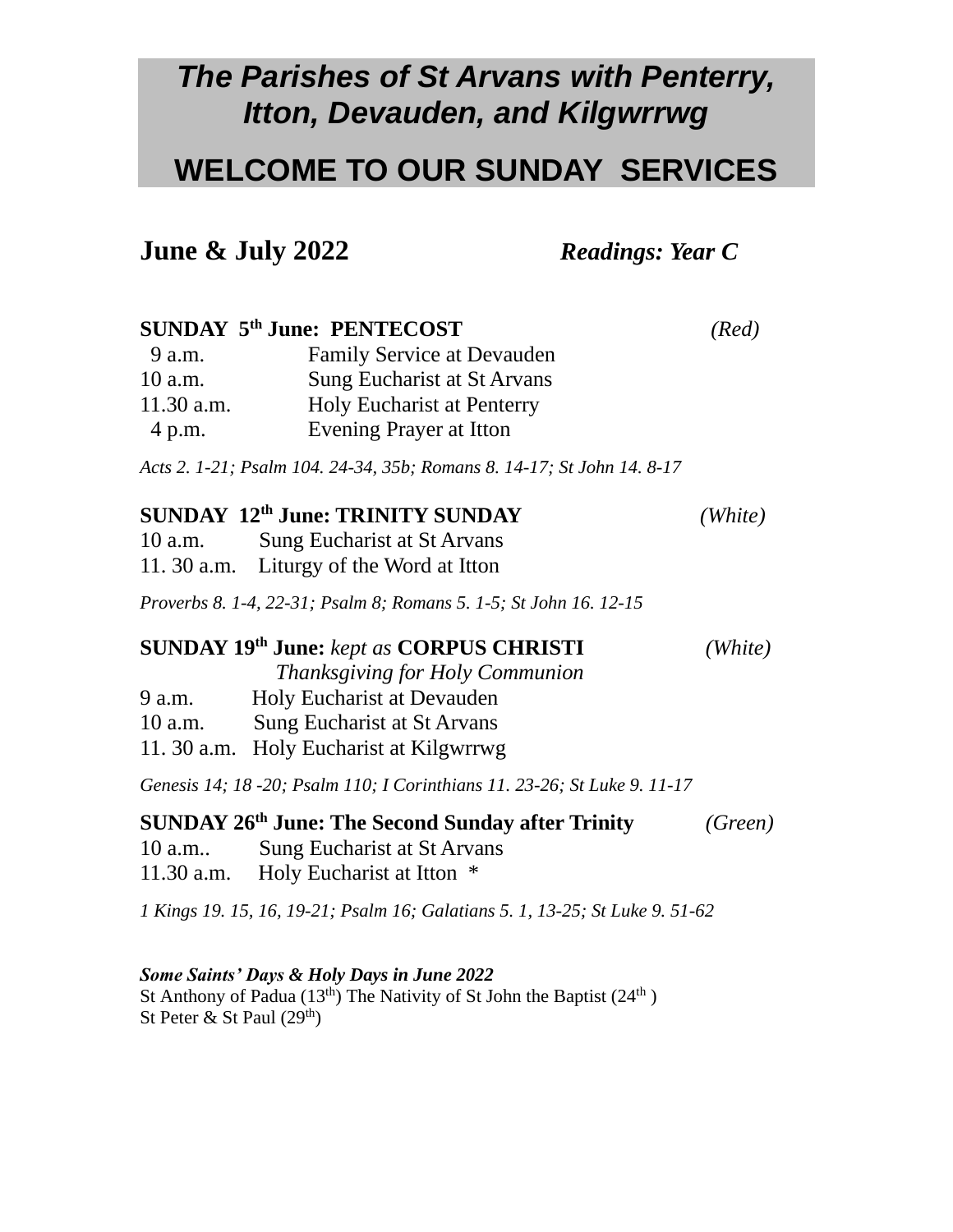# **WELCOME TO OUR SUNDAY SERVICES**

## **July 2022**

| 10 a.m.    | <b>SUNDAY 3<sup>rd</sup> July: St Thomas, Apostle</b><br>Sung Eucharist at St Arvans     | (Red)             |
|------------|------------------------------------------------------------------------------------------|-------------------|
| 11.30 a.m. | <b>Holy Eucharist at Penterry</b>                                                        |                   |
| 4 p.m.     | <b>Family Service at Devauden</b>                                                        |                   |
|            | Habakkuk 2. 1-4; Psalm 31. 1-5; Ephesians 2. 19-22; St John 20. 24-29, [30, 31]          |                   |
|            | SUNDAY 10 <sup>th</sup> July: The Fourth Sunday after Trinity                            | (Green)           |
|            | 10 a.m. Sung Eucharist at St Arvans                                                      |                   |
|            | 11. 30 a.m. Liturgy of the Word at Itton                                                 |                   |
|            | Deuteronomy 30. 9-14; Psalm 25. 1-10; ; Colossians 1. 1-14; St Luke 10. 25-37            |                   |
|            | SUNDAY 17 <sup>th</sup> July: The Fifth Sunday after Trinity                             | (Green)           |
|            | 9 a.m. Morning Prayer at Devauden                                                        |                   |
|            | 10 a.m. Sung Eucharist at St Arvans                                                      |                   |
|            | 11. 30 a.m. Holy Eucharist at Kilgwrrwg                                                  |                   |
|            | Genesis 18. 1-10a; Psalm 15; ; Colossians 1. 15-28; St Luke 10. 38-42                    |                   |
|            | SUNDAY 24 <sup>th</sup> July: The Sixth Sunday after Trinity                             | (Green)           |
|            | 10 a.m Sung Eucharist at St Arvans                                                       |                   |
|            | 11.30 a.m. Holy Eucharist at Itton                                                       |                   |
|            | Genesis 18. 20-32; Psalm 138; Colossians 2. 6-15, [16-19] St Luke 11. 1-13               |                   |
|            | SUNDAY 31st July: The Seventh Sunday after Trinity                                       | (Green)           |
| 10 a.m     | Sung Eucharist at St Arvans                                                              |                   |
|            | Ecclesiastes 1. 2, 12-14; 2. 18-23; Psalm 49. 1-9; Colossians 3. 1-11; St Luke 12. 13-21 |                   |
|            | SUNDAY 7 <sup>th</sup> August: The Eighth Sunday after Trinity                           | (Green)           |
| 10 a.m.    | <b>Sung Eucharist at St Arvans</b>                                                       |                   |
| 11.30 a.m. | <b>Holy Eucharist at Penterry</b>                                                        |                   |
| 4 p.m.     | <b>Family Service at Devauden</b>                                                        |                   |
|            | Genesis 15. 1-6; Psalm 33. 12-21, [22]; ; Hebrews 11. 1-3, 8-16; St Luke 12. 32-40       |                   |
|            | Some Saints' Days & Holy Days in July 2022<br>$\alpha$ ath $\alpha$                      | $\cdots$ $\cdots$ |

St Benedict (11<sup>th</sup>) St Bonaventure (15<sup>th</sup>) St Mary Magdalene (22<sup>nd</sup>) St Bridget (23<sup>rd</sup>) St James, apostle (25<sup>th)</sup> St Joachim & Anne (26<sup>th</sup>) Ss Martha, Mary & Lazarus (29<sup>th</sup>)